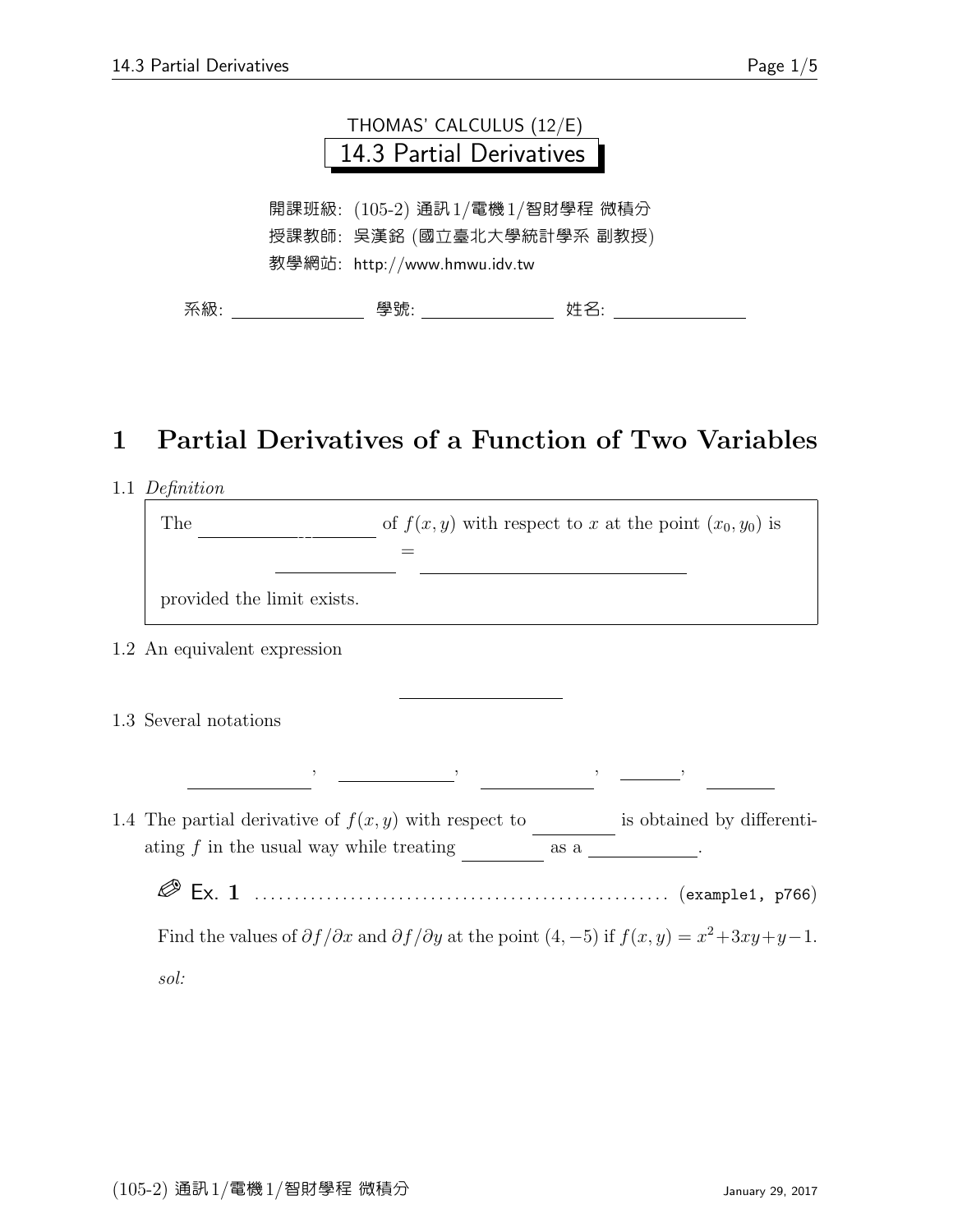Ex. 2 . . . . . . . . . . . . . . . . . . . . . . . . . . . . . . . . . . . . . . . . . . . . . . . . . . . . (example2, p767)

Find  $\partial f/\partial y$  as a function if  $f(x, y) = y \sin xy$ .

sol:

 Ex. 3 . . . . . . . . . . . . . . . . . . . . . . . . . . . . . . . . . . . . . . . . . . . . . . . . . . . . (example3, p767) Find  $f_x$  and  $f_y$  as functions if  $f(x, y) = \frac{2y}{y + \cos x}$ .

sol:

Ex. 4 . . . . . . . . . . . . . . . . . . . . . . . . . . . . . . . . . . . . . . . . . . . . . . . . . . . . (example4, p767)

Find  $\partial z/\partial x$  if the equation  $yz - \ln z = x + y$  defines z as a function of the two independent variables  $x$  and  $y$  and the partial derivative exists.

sol: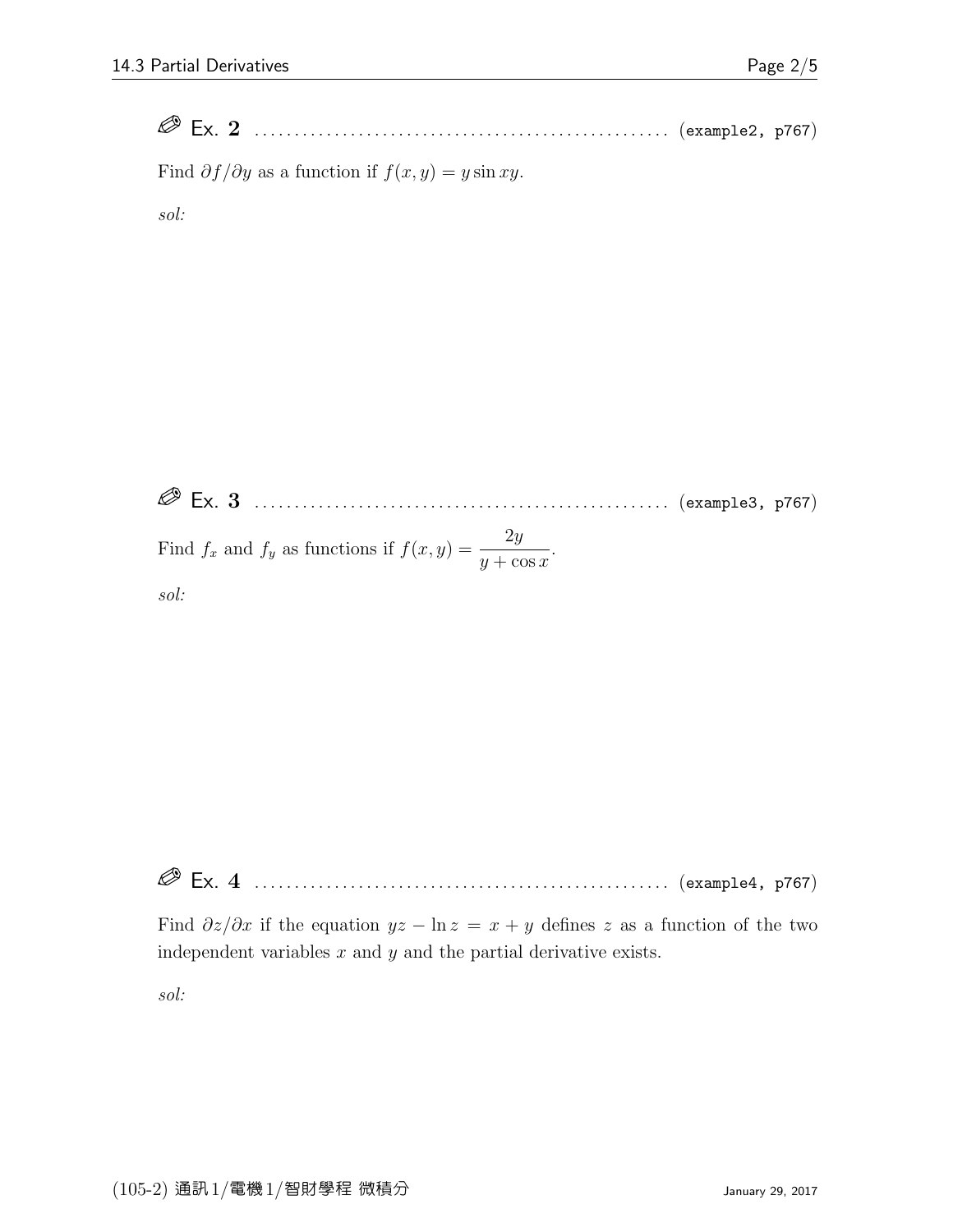| Find $\partial f/\partial z$ if x, y and z are independent variables and $f(x, y, z) = x \sin(y + 3z)$ . |  |
|----------------------------------------------------------------------------------------------------------|--|
| $s$ ol:                                                                                                  |  |

## 2 Second-Order Partial Derivatives

2.1 Differentiate  $f(x, y)$  twice, we produce its second-order derivatives.

| 2.2 | <i>Theorem 2: The Mixed Derivative Theorem</i>                                       |                                                                     |  |  |
|-----|--------------------------------------------------------------------------------------|---------------------------------------------------------------------|--|--|
|     | If $f(x, y)$ and its partial derivatives                                             | are defined throughout                                              |  |  |
|     | an open region containing a point $(a, b)$ and are all continuous at $(a, b)$ , then |                                                                     |  |  |
|     |                                                                                      |                                                                     |  |  |
|     |                                                                                      |                                                                     |  |  |
|     |                                                                                      | If $f(x, y) = x \cos y + ye^x$ , find the second-order derivatives. |  |  |
|     | $s$ ol:                                                                              |                                                                     |  |  |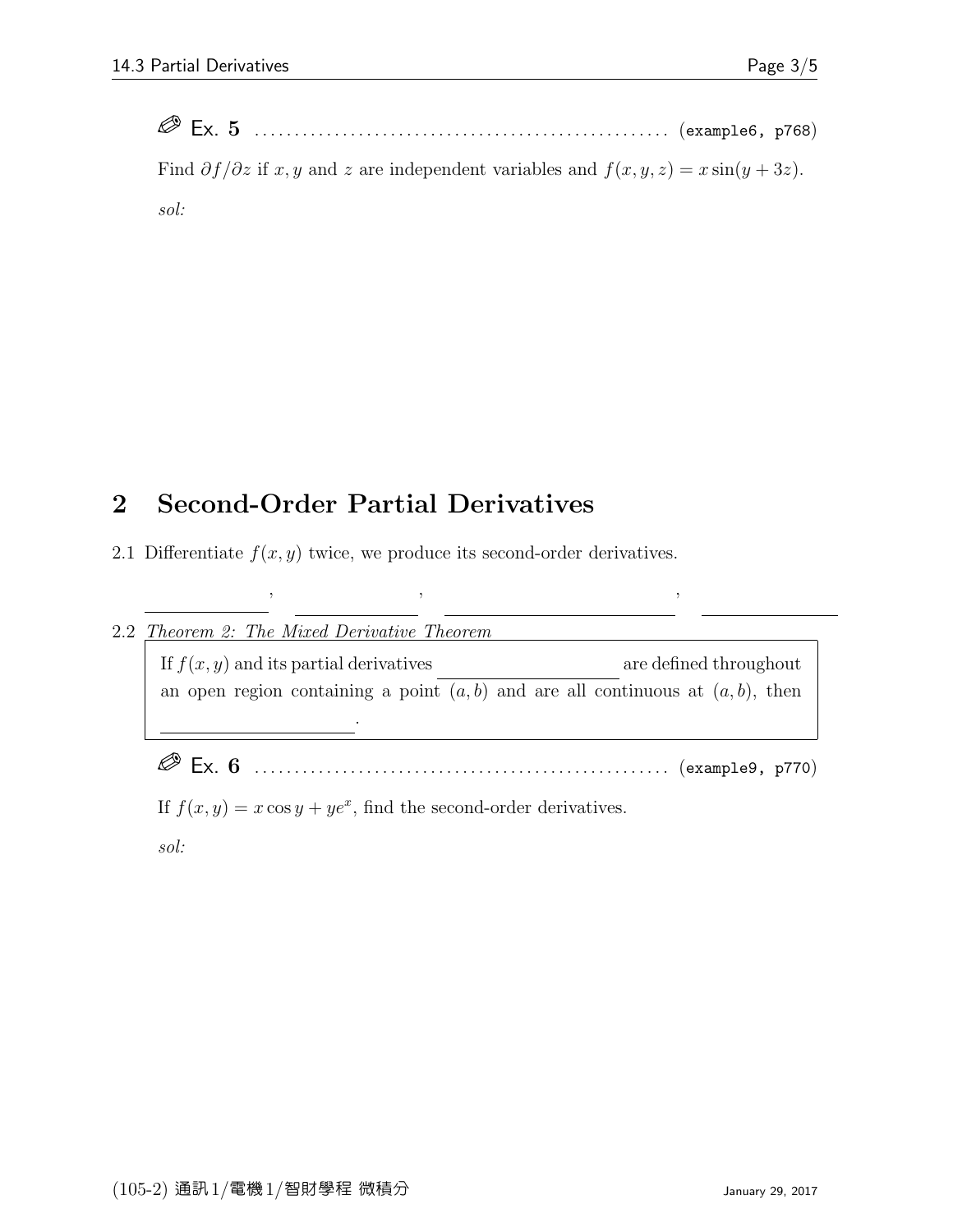Ex. 7 . . . . . . . . . . . . . . . . . . . . . . . . . . . . . . . . . . . . . . . . . . . . . . . . . . . (example10, p770) Find ∂ <sup>2</sup>w/∂x∂y if w = xy + e y y <sup>2</sup> + 1 .

sol:

Ex. 8 . . . . . . . . . . . . . . . . . . . . . . . . . . . . . . . . . . . . . . . . . . . . . . . . . . . (example11, p771)

Find  $f_{yxyz}$  if  $f(x, y, z) = 1 - 2xy^2z + x^2y$ .

sol: